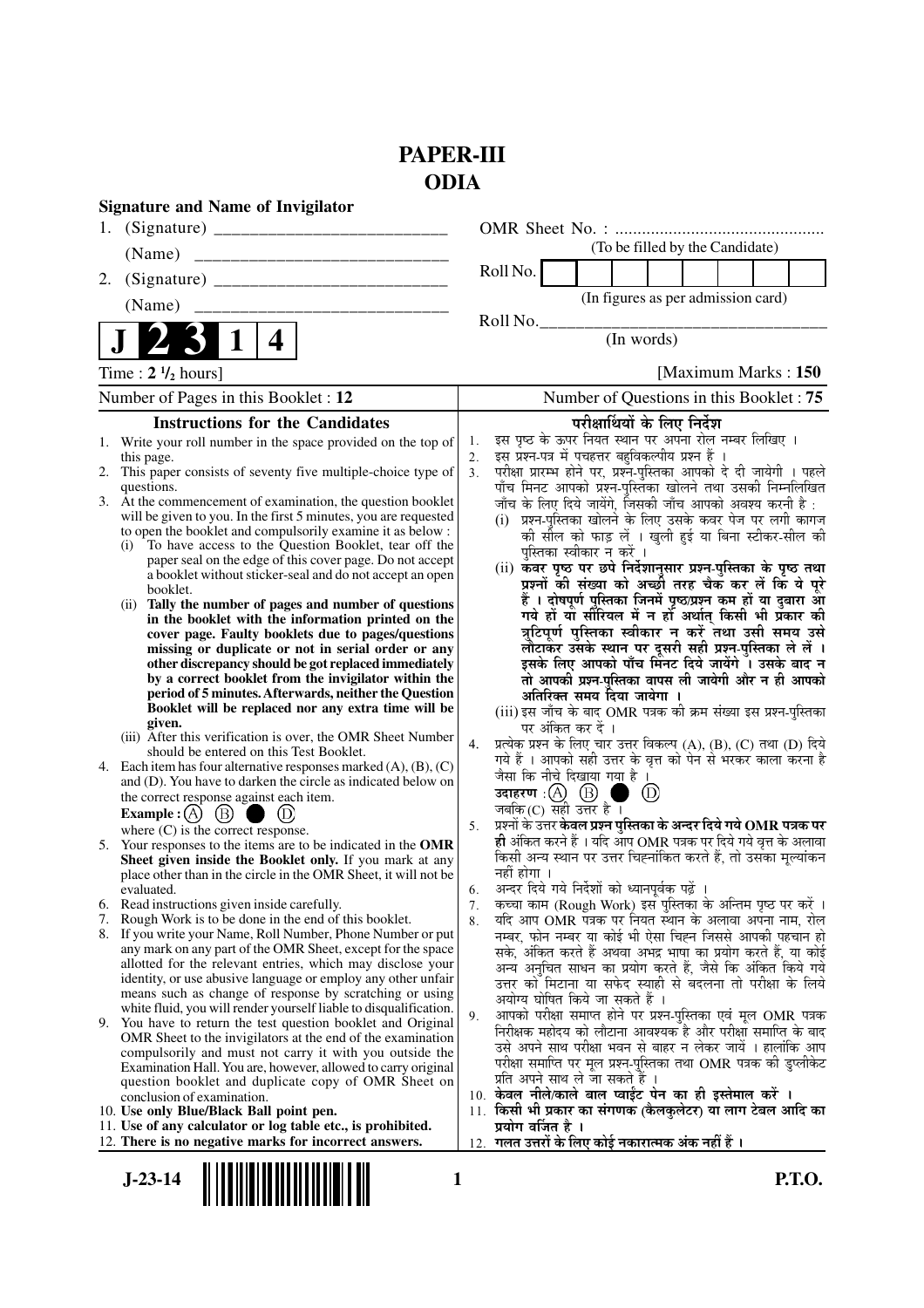## **ODIA**

## Paper – III<br>ପ୍ରଶ୍ନପତ୍ର – III

| <b>Note</b><br>each. All questions are compulsory. |                                              | : This paper contains seventy five (75) objective type questions of two (2) marks |    |                                                                                                      |  |
|----------------------------------------------------|----------------------------------------------|-----------------------------------------------------------------------------------|----|------------------------------------------------------------------------------------------------------|--|
|                                                    |                                              |                                                                                   |    | ନିର୍ଘେଶ : ଏହି ପତ୍ରରେ ପଅସ୍ତରୀ (75) ଟି ବିବିଧ ପସନ୍ଦ ଭିତ୍ତିକ ପ୍ରଶ୍ନ ରହିଚ୍ଛି । ପ୍ରତ୍ୟେକ ପ୍ରଶ୍ନର ମୂଲ୍ୟାଙ୍କ |  |
|                                                    |                                              | ଦୁଇ (2) I ସମସ୍ତ ପ୍ରଶ୍ନର ଉତ୍ତର ଦେବା ବାଧ୍ୟତାମୂଳକ l                                  |    |                                                                                                      |  |
| 1.                                                 |                                              | 'ନେତ' କି ଧର୍ଣର ଶବ୍ଦ ?                                                             |    |                                                                                                      |  |
|                                                    |                                              |                                                                                   | 5. | 'ଖ' କେଉଁ ଧରଣର ବର୍ଣ୍ଣ ?                                                                               |  |
|                                                    | (A)                                          | ଦେଶଜ                                                                              |    | (A)<br>ଓଷ୍ଟ୍ୟ                                                                                        |  |
|                                                    | (B)                                          | ଆରବିକ                                                                             |    | ଦନ୍ତ୍ୟ<br>(B)                                                                                        |  |
|                                                    | (C)                                          | ପର୍ଗୁଗୀଜ                                                                          |    | (C)<br>କଣ୍ଠ୍ୟ                                                                                        |  |
|                                                    | (D)                                          | ଦାବିଡ଼                                                                            |    | ମୂର୍ଦ୍ଧନ୍ୟ<br>(D)                                                                                    |  |
| 2.                                                 |                                              | 'ପ୍କ୍ଷାଳ' ଶବ୍ଦର ଅର୍ଥ କ'ଣ ?                                                        | 6. | କେଉଁ ଭାଷାକୁ ପାଣିନି 'ଚ୍ଛନ୍ଦସ୍' କହ୍ନ୍ତି ?                                                              |  |
|                                                    | (A)                                          | ପଖାଳ                                                                              |    | ଅପଭ୍ଂଶ<br>(A)                                                                                        |  |
|                                                    | (B)                                          | ପୋତ୍ଥିବା                                                                          |    | ପାଲି<br>(B)                                                                                          |  |
|                                                    | (C)                                          | ପାଖ ମାଡ଼ିବା                                                                       |    | ବୈଦିକ ସଂସ୍କୃତ<br>(C)                                                                                 |  |
|                                                    | (D)                                          | ପେଖନା                                                                             |    | (D)<br>ପ୍ରାକୃତ                                                                                       |  |
| 3.                                                 | 'ବିରୂପାକ୍ଷ' କି ଧରଣର ସମାସ ?                   |                                                                                   | 7. | ପୃଥିବୀର ବୃଦୁତ୍ତମ ଭାଷା ପରିବାର କେଉଁଟି ?                                                                |  |
|                                                    | (A)                                          | ଦ୍ୱିଗୁ                                                                            |    | ଆଫ୍ରିକୀୟୁ ପରିବାର<br>(A)                                                                              |  |
|                                                    | (B)                                          | ବହୂବ୍ରୀହି                                                                         |    | ଚୀନା ପରିବାର<br>(B)                                                                                   |  |
|                                                    | (C)                                          | କର୍ମଧାର୍ଯ୍                                                                        |    | ଦାବିଡ଼ ପରିବାର<br>(C)                                                                                 |  |
|                                                    | (D)                                          | ନିତ୍ୟ                                                                             |    | ଇଣ୍ଡୋଇଉରୋପୀୟ ପରିବାର<br>(D)                                                                           |  |
| 4.                                                 | ଜୟବିଜୟ ଶିଳାଲେଖ କେଉଁ ମନ୍ଦିରରେ<br>ଉତ୍କୀର୍ଣ୍ଣ ? |                                                                                   | 8. | 'ଟାଗୋର' ପୁରସ୍କାର ବିଜେତା ଏମାନଙ୍କ                                                                      |  |
|                                                    |                                              |                                                                                   |    | ମଧ୍ୟରୁ କିଏ ?                                                                                         |  |
|                                                    | (A)                                          | ଲିଙ୍ଗରାଜ ମନ୍ଦିର                                                                   |    | (A) ସୂର୍ଯ୍ୟକାନ୍ତ ଦାସ                                                                                 |  |
|                                                    | (B)                                          | ଜଗନ୍ନାଥ ମନ୍ଦିର                                                                    |    | ରଜନୀକାନ୍ତ ଦାସ<br>(B)                                                                                 |  |
|                                                    | (C)                                          | ଅନନ୍ତ ବାସୁଦେବ ମନ୍ଦିର                                                              |    | (C) ବେଣୁଧର ରାଉତ                                                                                      |  |
|                                                    | (D)                                          | କୋଣାର୍କ ମନ୍ଦିର                                                                    |    | ନୀଳମାଧବ ପାଣିଗ୍ରାହୀ<br>(D)                                                                            |  |

 $\overline{\mathbf{c}}$ 

 $J-23-14$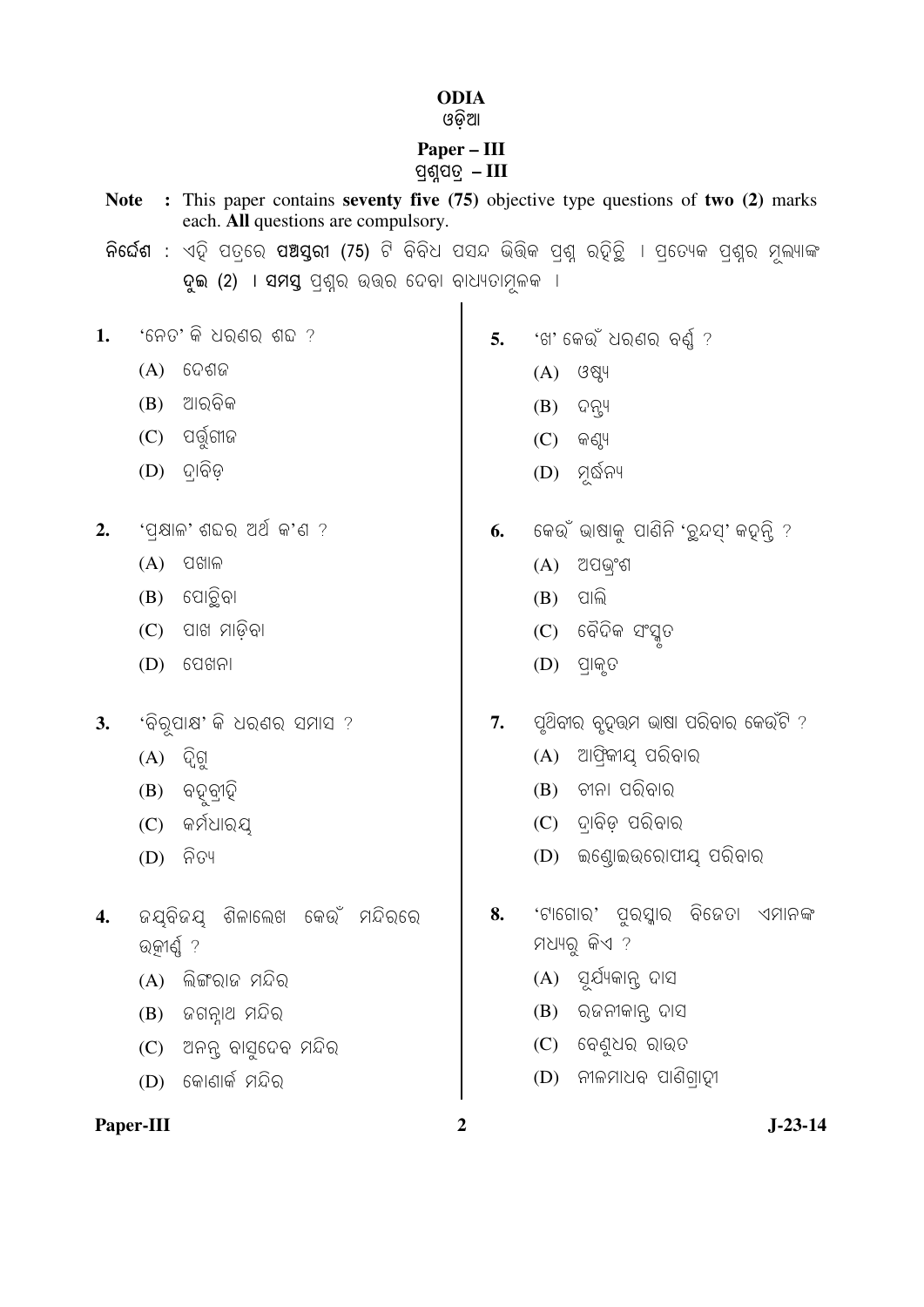- 'ଚତୁର୍ଦ୍ଧା ମୂର୍ତି' କାହାକୁ କୁହାଯାଏ ? 9.
	- $(A)$  ବଳଭଦ୍ର, ଜଗନ୍ନାଥ, ସୁଭଦ୍ରା, ସୁଦର୍ଶନ
	- $(B)$  ବଳଭଦ୍, ଜଗନ୍ନାଥ, ମହାଲକ୍ଷ୍ମୀ, ସୁଭଦ୍ରା
	- (C) ଶ୍ରୀକୃଷ୍ଣ, ବଳରାମ, ଅର୍ଜୁନ, ସୁଭଦ୍ରା
	- ବଳରାମ, ଜଗନ୍ନାଥ, ଶ୍ରୀକୃଷ୍ଣ,  $(D)$ ସ୍ତର୍ଶନ
- 10. କେଉଁ ଭାଷା ଅଷ୍ଟିକ୍ ପରିବାରର ଭାଷା ?
	- $(A)$  ସାନ୍ଦ୍ରାଳୀ
	- $(B)$   $\sqrt{36}$ ଆ
	- $(C)$  କନ୍ତୁ
	- $(D)$  ପିନ୍ଧି
- 11. "କେଣେ ଘେନି ଯାଉଚୁ ଜଗନ୍।ଥଙ୍କ ଆମ୍ଭେ ଦର୍ଶନ କରିବୁ କାହାକୁ ।"  $\triangleleft$  ପଂକ୍କିଟି କାଦ୍ନାର ?
	-
	- $(A)$  ଦୀନକୃଷ୍ଣ
	- $(B)$  ସାଲବେଗ
	- $(C)$  ଭକ୍ଷଚରଣ
	- $(D)$  ଗୋପାଳକୃଷ୍ଣ
- 12. ନୀଳକନ୍ଦରରେ ଶ୍ରୀଜଗନ୍ନାଥଙ୍କୁ ପ୍ରଥମେ କିଏ ପୂଜା କରୁଥିଲେ ?
	- $(A)$  ଇନ୍ଦ୍ରଦ୍ୟୁମ୍ନ
	- $(B)$  ବିଶ୍ୱାବସ
	- $(C)$  ଗାଲମାଧବ
	- $(D)$  ଯଯାତି
- $J-23-14$
- $13.$  କିଏ ପଦାବଳୀ ଲେଖକ ?
	- $(A)$  ସାରଳା ଦାସ
	- $(B)$  ବଳରାମ ଦାସ
	- $(C)$  ଗୌରହରି ପରିଚ୍ଛା
	- $(D)$  କାର୍ତ୍ତିକ ଦାସ
- "ଓଡ଼ିଶାର ପ୍ରତି ବୃକ୍ଷ କଲ୍ସବଟ 14. ପ୍ଭୁ ଜଗନ୍ନାଥ ସର୍ବତ୍ ପ୍କଟ**ା**" ଏହା କାହାର ରଚନା ?
	- $(A)$  ଗୌରୀଶଙ୍କର ରାୟ
	- $(B)$  ଜଗନ୍ଲୋହୁନ ଲାଲ
	- $(C)$  ଗୋପବନ୍ଧୁ ଦାଶ
	- (D) ରାମକୃଷ୍ଣ ସାହ
- 15. "କର୍ମେ ଯାହାର ଯେଉଁ ଦଶା ଥାଇ କାହାବଳେ ଆନ କରି ନୋହେଇ ।"
	- ଏହା କେଉଁ କାବ୍ୟର ?
	- $(A)$  କଳା କର୍ତୁକ
	- (B) ପ୍ରଦ ପୂର୍ଣ୍ଣଚନ୍ଦ୍ର
	- $(C)$  ଚନ୍ଦଳଳା
	- $(D)$  ର୍ସକଲ୍ୋଳ
- କିଏ ପ୍ଥମ ଜନୁରେ କାଳିଦାସ ିଥିଲେ 16. ବୋଲି କହନ୍ତି ?
	- $(A)$  ବସ୍ତା ଦାସ
	- $(B)$  ମାର୍କଣ୍ଠ ଦାସ
	- $(C)$  ଜଗନ୍ନାଥ ଦାସ
	- $(D)$  ସାରଳା ଦାସ

 $\overline{\mathbf{3}}$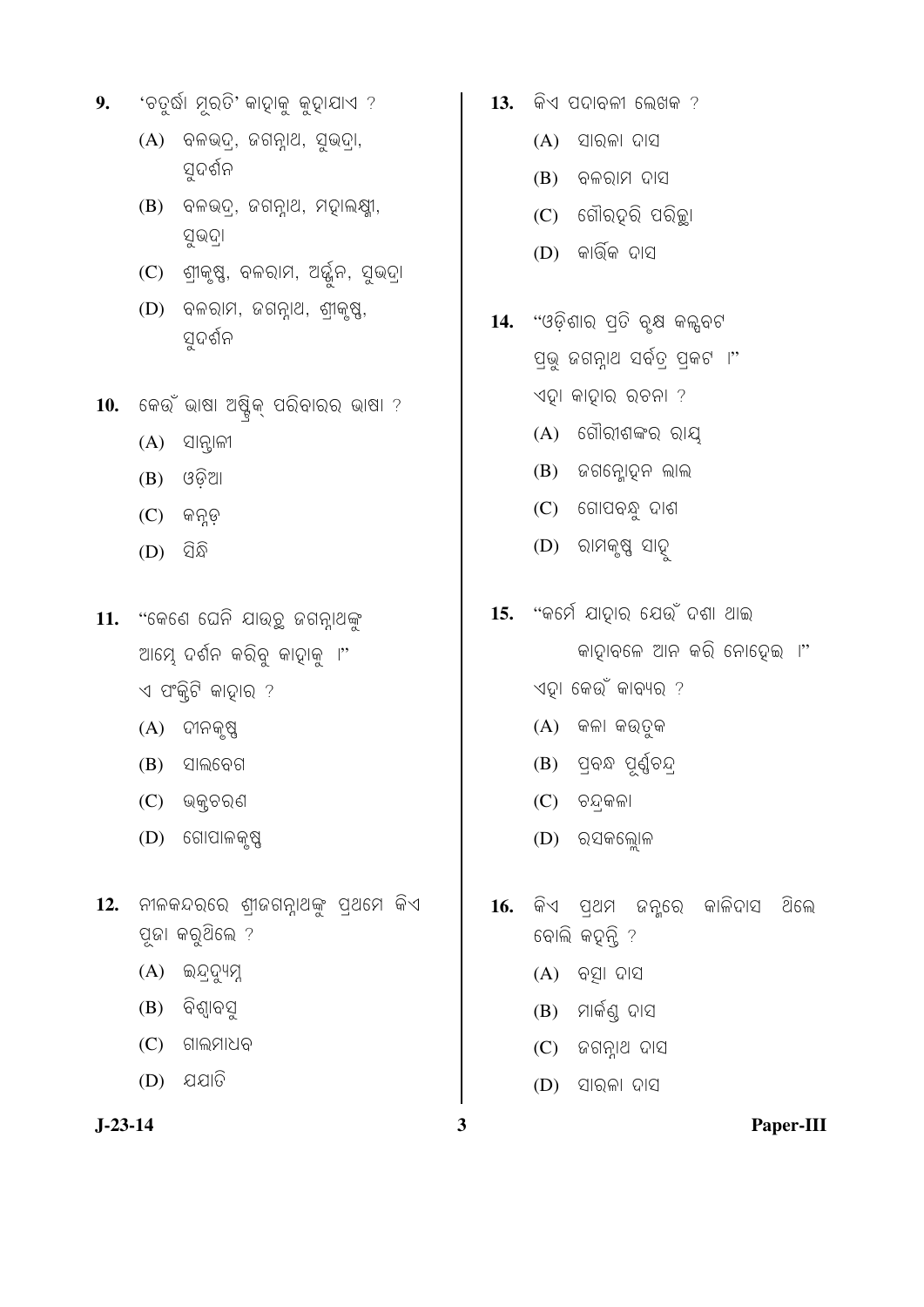- 17. "ତପତା ଅକଥନୀୟ ଦିବ୍ୟ ନାରୀ ଶଢେ ପଆଗ୍ନି ସ୍ଥାପନ କରେ ତପରତ୍ର ମଧ୍ୟୋ ।" ଏ ଧାଡିଦ୍ୟ କେଉଁ କାବ୍ୟର ?
	- $(A)$  ଲାବଣ୍ୟବତୀ
	- $(B)$  ସେମ ପଆମୃତ
	- $(C)$  ର୍ସଲେଖା
	- $(D)$  ଭାବବତୀ
- 18. ତିଳୋଭ୍ମାର ନତ୍ୟ କେଉଁ କାବ୍ୟର ଅଂଶ ଚିଶେଷ ?
	- $(A)$  ପରିମଳା
	- $(B)$  ରସବିନୋଦ
	- $(C)$  ପରଚେ ଗୀତା
	- (D) ନିତ୍ୟଗୁପ୍ନ ଚିନ୍ନାମଣି
- 19. କାଳାନୁକ୍ମେ ସଜାଇ ଲେଖ ।
	- ଚଉତିଶା, ଉଷାଭିଳାଷ,  $(A)$  ଜଳସା ସମର ତରଙ୍ଗ, କିଶୋର ଚନ୍ଦ୍ରାନନ 99
	- (B) ଉଷାଭିଳାଷ, କଳସା ଚଉତିଶା, କିଶୋର ଚନ୍ଦ୍ରାନନ ଚମ୍ପୁ, ସମର ତରଙ୍ଗ
	- $(C)$  ସମର ତରଙ୍ଗ, ଉଷାଭିଳାଷ, କଳସା ଚଉତିଶା, କିଶୋର୍ ଚନ୍ଦାନନ ଚମ୍ପ
	- $(D)$  କିଶୋର ଚନ୍ଦାନନ ଚମ୍ପୁ, ସମର ଉଷାଭିଳାଷ, ତରଙ୍ଗ, କଳସା ଚଉତିଶା
- Paper-III

'କ' ସ୍ୱମ୍ନ ସହିତ 'ଖ' ସ୍ୱମ୍ନର ସଂପର୍କ 20. ନିରୁପଣ କର ।

> 'କ' ସ୍ୱମ୍ 'ଖ' ସ୍ୱମ୍

(a) କେଶବ କୋଇଲି  $(i)$  ଚାନ୍ଦ ଦାସ

- (ii) କହାଇ ଖୁଣ୍ଟିଆ (b) ଗୋପୀଚନ୍ଦନ
- (iii) ଅଭିମନ୍ୟ (c) ମହାଭାବ ପ୍କାଶ
- (iv) ମାର୍କଣ୍ଠ ଦାସ  $(d)$  ବାଘଗୀତ
- (b) (c) (d)  $(a)$  $(A)$  (i)  $(ii)$   $(iii)$   $(iv)$  $(B)$  (iv)  $(ii)$   $(iii)$  $(i)$  $(C)$  (i)  $(ii)$   $(iv)$   $(iii)$ (D)  $(iii)$   $(iv)$   $(ii)$  $(i)$
- $21.$  ଚୈଦର୍ଭୀ ରୀତି କେଉଁ ରସର ଅନୁକୂଳ ?
	- $(A)$  ଶୃଙ୍ଗାର ରସ
	- $(B)$  ହାସ୍ୟ ରସ
	- $(C)$  ବୀର ରସ
	- (D) ବିଭ୍ସ ରସ
- $22.$  "ବିଚାରଇ ମାଳ ଯମକରେ କବି ମନେ....." ଧାଡ଼ିଟି କାଦ୍ନାର ?
	- $(A)$  ଉପେନ୍ଦ୍ ଭଞ୍ଜ
	- $(B)$  ଦଳଧର ଦାସ
	- $(C)$  ଅର୍ଜ୍ଜିନ ଦାସ
	- $(D)$  ଧନଞ୍ଜଯ୍ ଭଞା

 $\overline{\mathbf{4}}$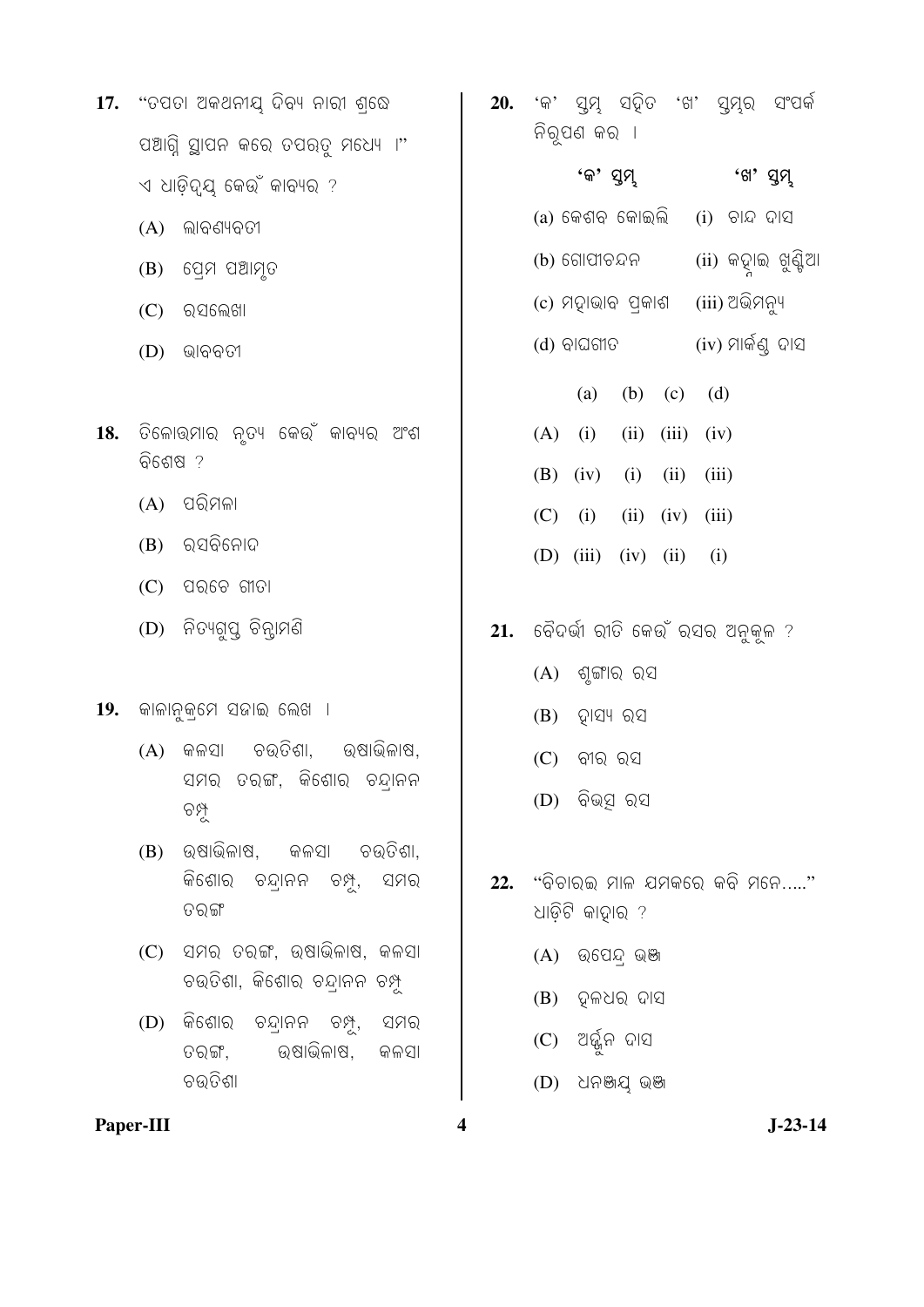- 23. "କାମନା କଳପତରୁ ଚିନ୍ତାମଣି ନାମ କଲ୍କୃତ୍ତି କବିତ୍ୱେ ବର୍ଣ୍ଣିବାକୁ ତବ ପ୍ରେମ ।"*–* ଏ ଧାଡ଼ି ଦୁଇଟି କେଉଁ କାବ୍ୟର ?
	- (A) ମନଃଶିକ୍ଷା
	- (B) ବିଦଗ୍ଧ ଚିନ୍ତାମଣି
	- $(C)$  ନାର୍ଦ ପୁରାଣ
	- $(D)$  ବା ଚଉତିଶା
- 24. କେଉଁଟି ମିଶନାରୀ ପତିକା ?
	- $(A)$  ଉୂଜଳ ସାହିତ୍ୟ
	- $(B)$  ଉତ୍କଳ ପୁତ୍ର
	- (C) ପ୍ରୋଧ ଚନ୍ଦିକା
	- $(D)$  ଉତ୍କଳ ପ୍ଭା
- 25. 'ନିର୍ଗୁଣ ମାହାମ୍ୟ' କାହାର ?
	- $(A)$  ବଜରି ଦାସ
	- $(B)$  ମହାଦେବ ଦାସ
	- $(C)$  ଈଶ୍ୱର ଦାସ
	- (D) ଚୈତନ୍ୟ ଦାସ
- 26. 'କେଶବ କୋଇଲି'ର ତାତ୍ତ୍ୱିକ ବ୍ୟାଖ୍ୟା ଗ୍ନୁର ନାମ କ'ଣ ?
	- $(A)$  ଅର୍ଥ କୋଇଲି
	- $(B)$  ଗୋପୀଜ୍ଞାନ ଚଉତିଶା
	- $(C)$  ବିରାଟଶୀତା
	- $(D)$  ଅଣାକାର ସଂହିତା
- $J-23-14$
- 27. 'ବିଲଙ୍କା ରାମାଯ୍ଣ' ସଂସ୍କୃତ କେଉଁ ଗ୍ରନ୍ଥର ଅନୁସରଣରେ ରଚିତ ?
	- $(A)$  ଉତ୍ତର ରାମଚରିତ
	- $(B)$  ଅଭୁତ ରାମାଯ୍ଣ
	- $(C)$  ମହାନାଟକ
	- $(D)$  ଶୂଙ୍ଗୀର ଶତକ
- 28. 'ଯମକରାଜ ଚଉତିଶା' କି ଧରଣର ଚଉତିଶା ?
	- (A) ସ୍ତୁତିମୂଳକ ଚଉତିଶା
	- (B) ଆଳଙ୍କାରିକ ଚଉତିଶା
	- (C) ପ୍ରେମାଖ୍ୟାନମୂଳକ ଚଉତିଶା
	- (D) ସମକାଳୀନ ସମୟକୁ ନେଇ ରଚିତ ଚଉତିଶା
- 29. ସାଧାରଣ ବୋଧଗମ୍ୟ ସମାସ ର୍ଡ଼ିତ ଗଦ୍ୟରୀତିର ନାମ କ'ଣ ?
	- $(A)$  ବୃତ୍ତଗନ୍ଧି
	- $(B)$  ମୁକୁକ
	- $(C)$  ଚୂର୍ଣ୍ଣିକ
	- $(D)$  ବକୋକି

5

Paper-III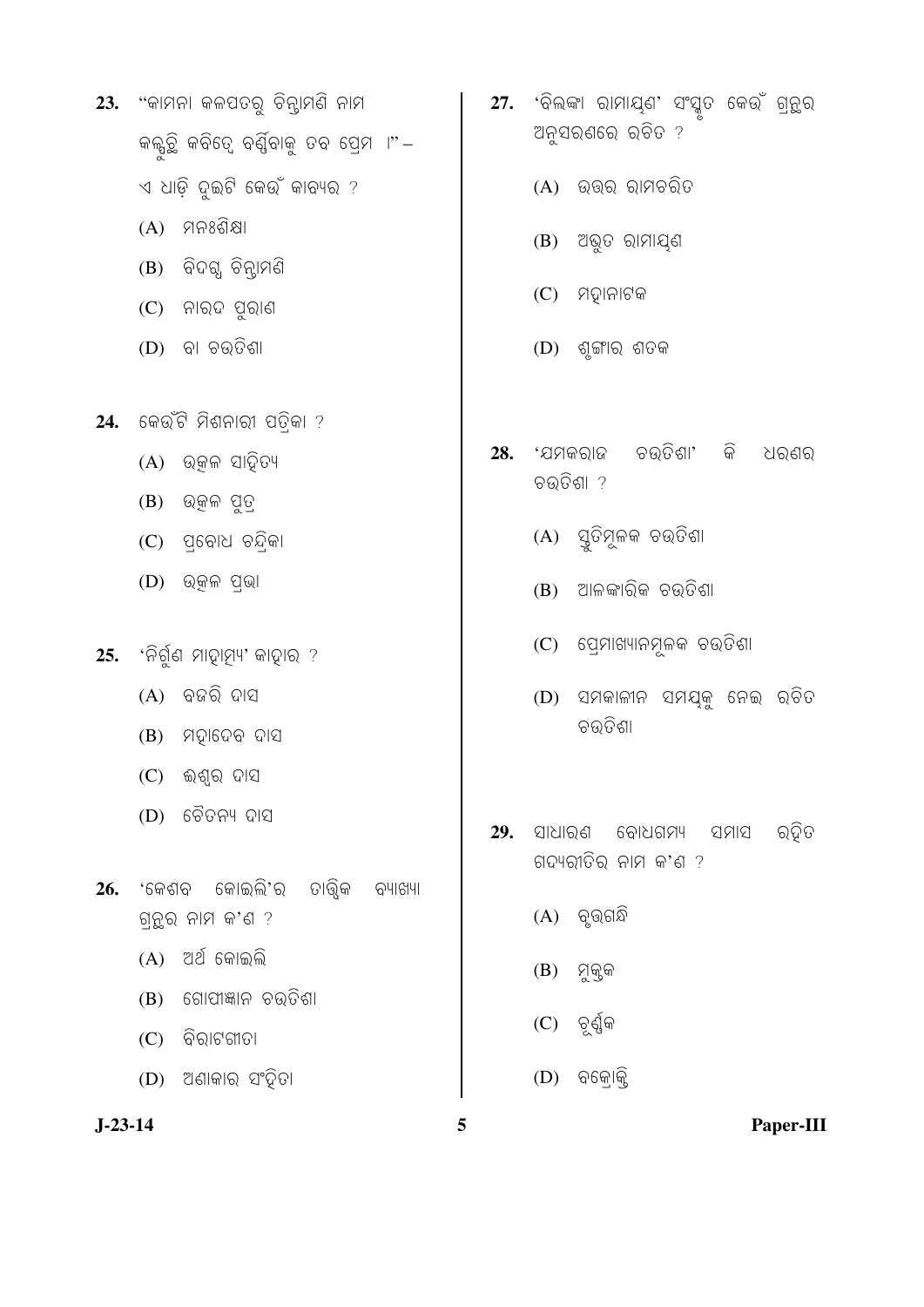30. 'କ' ସ୍ତମ୍ଭ ସହିତ 'ଖ' ସ୍ତମ୍ଭ ସଂପର୍କ ସ୍ଥାପନ କର ।

|  | 'କ' ସୁମ୍ଭ |                                    | 'ଖ' ସୁମ୍ |                                          |
|--|-----------|------------------------------------|----------|------------------------------------------|
|  |           | (a) ସାହିତ୍ୟ ଦର୍ପଣ (i) ରାଜଶେଖର      |          |                                          |
|  |           | (b) ରସ ଗଙ୍ଗାଧର (ii) ବିଶ୍ୱନାଥ       | କବିରାଜ   |                                          |
|  |           |                                    |          | (c) କାବ୍ୟ ପ୍ରକାଶ    (iii) ପଣ୍ଡିତ ଜଗନ୍ନାଥ |
|  |           | (d) କାବ୍ୟ ମୀମାଂସା (iv) ମମ୍ନୁଟ ଭଟ୍ଟ |          |                                          |
|  |           | (a) (b) (c) (d)                    |          |                                          |
|  |           | $(A)$ (i) (ii) (iii) (iv)          |          |                                          |
|  |           | (B) (ii) (iii) (iv) (i)            |          |                                          |
|  |           | $(C)$ (ii) (iii) (iv) (i)          |          |                                          |
|  |           | (D) (iv) (iii) (i) (ii)            |          |                                          |

- $31.$  ପ୍ରଗକବାଦୀ ଆନ୍ଦୋଳନ ପ୍ଥମେ କେଉଁଠି ଆରମ୍ଭ ହୋଇଥିଲା ?
	- $(A)$  ଜର୍ମାନୀ
	- $(B)$  ଇଂଲଣ୍ଡ
	- $(C)$  ଗୀସ
	- $(D)$  ପ୍ୟନସ
- $32.$  'ଶ୍ୟାମ ରାସୋସବ' କାବ୍ୟର ପ୍ରେତା କିଏ ?
	- $(A)$  ଯଦୁମଣି ମହାପାତ୍
	- କାତୁ ଦାସ<br>ୃ (B)
	- $(C)$  ଘନ ଭଞା
	- $(D)$  ବ୍ଜନାଥ ବଡ଼ଜେନା

## Paper-III

6

36.

- $33.$  କେଉଁଟି ଦନାଇ ଦାସଙ୍କ ରଚନା ?
	- $(A)$  ରାମବିଭା
	- $(B)$  ଜଳ୍ପଲତା
	- $(C)$  ଗୋପୀଭାଷା
	- $(D)$  ଗୋପୀଚନ୍ଦନ
- 34. କେଉଁଟି ଠିକ୍ ?
	- ପସିଦ୍ଧ (A) ସାରଳାଦାସଙ୍କ କାବ୍ୟ 'ଭାବବତୀ'
	- $(B)$  ବଳରାମଦାସଙ୍କ ଗ୍ରନ୍ଥ 'ଲାବଣ୍ୟବତୀ'
	- $(C)$  ଅର୍କ୍ଷିତ ଦାସଙ୍କ 'ମହୀମଣ୍ଳ ଗୀତା'
	- (D) ଦୀନକୃଷ୍ଣଦାସଙ୍କ 'ପ୍ରଦ୍ଧ ପୂର୍ଣ୍ଣଚନ୍ଦ୍ର'
- 35. କେଉଁଟି ଭୁଲ<sup>?</sup>
	- (A) ସମରତରଙ୍ଗ ରୀତିକାବ୍ୟ ପରଂପରାର ଏକ ବ୍ୟତିକ୍ମ
	- (B) ଭକ୍ତରଣ ରସକଲ୍ଲୋଳ କାବ୍ୟର
	- ଲେଖକ
	- (C) ଉପେନ୍ଦ ଭଞ୍ଜ ଶୂଙ୍ଗାର୍ଧର୍ମୀ କାବ୍ୟ
	-
	- ଲେଖୁଥିଲେ
	- (D) ଜଗମୋହନ ରାମାୟଣର ରଚୟିତା
	- ବଳରାମ ଦାସ
	-
	-
	-
	-

'ଚ୍ଛୁଉ' ଓଡ଼ିଶାର କେଉଁ ଅଅଳର ଲୋକନୃତ୍ୟ ?

- 
- $(C)$  କୋରାପୁଟ

 $(D)$  କଳାହାଣି

- 
- (B) ମୟୂରଭଞା
- 
- 
- 
- -
- 
- -
- (A) ସମ୍ବଲପୁର
- - $J-23-14$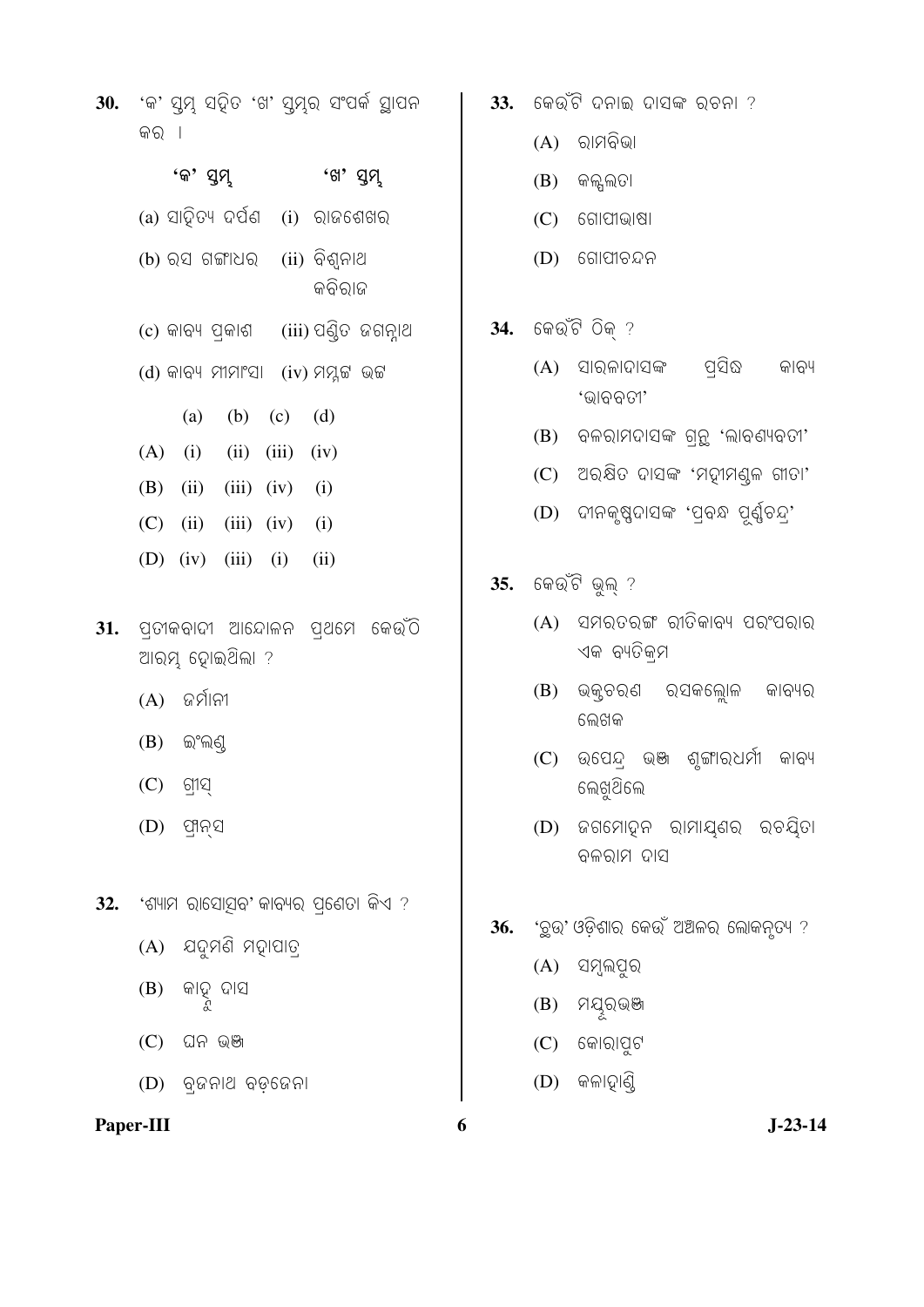- 37. 'ମାଦଳା ପାଞ୍ଜି' କିଏ ସଂପାଦନା କରିଥିଲେ ?
	- (A) ଆର୍ତ୍ତିକଲୁଭ ମହାନ୍ତି
	- $(B)$  ବାନାମ୍ବ ଆଚାର୍ଯ୍ୟ
	- $(C)$  ସିଢେଶ୍ୱର ହୋତା
	- (D) ବିଚ୍ଛନ୍ଦ ପଟ୍ଟନାୟକ
- $38.$  'ଦାଣୀରାମାୟଣ'ର ଅନ୍ୟନାମ କ'ଣ ?
	- (A) ଜଗମୋହନ ରାମାୟଣ
	- (B) ଚ<u>ୁ</u>ଧ ରାମାଯ୍ଣ
	- $(C)$  ଆଧ୍ୟାମ ରାମାୟଣ
	- (D) ଚିଲଙ୍କା ରାମାୟଣ
- $39.$  "ଧୀରେଘେନ କାନନରେ କୃଷ୍ଣ ବିଳମ୍ବିତ" ରେଖାଙ୍କିତ ପଦର ଅର୍ଥ କ'ଣ ?
	- $(A)$  ମନଦେଇ ଶୁଣ
	- $(B)$  ରସିକ ଗ୍ରାତ୍କ ଶୁଣ
	- $(C)$  ଶୋତାମାନେ ଶ୍ର
	- $(D)$  ସୁିର ମନରେ ଶୁଣ
- 40. "ସର୍ପପୁରେ ଯାଇ ପର୍ବତ କଢ଼ିଲେ ମହାଜାତ ଦ୍ରେମମଞ୍ଜରୀ

ସୁଗନ୍ଧବତୀ ସ୍ୱଇଚ୍ଛାରେ ଚଳିତ ପତାବଳୀରେ କି ମାଧୁରୀ" –

ଏହା ଉପେନ୍ଦ୍ର ଭଞ୍ଜଙ୍କ କେଉଁ କାବ୍ୟର ପସିଦ୍ଧ ପଦ୍ୟାଂଶ ?

- (A) କୋଟିବ୍ରହାଣ୍ଡ ସୁନ୍ଦରୀ
- $(B)$  ସୁଭଦ୍। ପରିଣୟ
- $(C)$  କଳା କର୍ତୁକ
- $(D)$  ବୈଦେଦୀଶ ବିଳାସ

 $J-23-14$ 

 $41.$  ସଂସ୍କୃତ ମହାଭାରତର ଅନୁବାଦକ କିଏ ?

- $(A)$  କୃଷ୍ଣସିଂହ
- $(B)$  ଦରିସିଂହ
- $(C)$  ମାଧବ ପଟ୍ଟନାଯ୍କ
- $(D)$  ରୂପ ଗୋସ୍ୱାମୀ
- ଭାଗବତର ଦ୍ୱାଦଶ ଓ ତ୍ୟୋଦଶ ସ୍କନ୍ଧର 42. ରଚୟିତା କିଏ ?
	- $(A)$  ଶୀଧର ଦାସ
	- $(B)$  କାର୍ତ୍ତିକ ଦାସ
	- $(C)$  ମହାଦେବ ଦାସ
	- (D) ତ୍ରିବିକ୍ମ ଭଞା
- $43.$  କେଉଁଟି ବଳରାମ ଦାସଙ୍କ ରଚନା ନୁହେଁ ?
	- $(A)$  ଭାବ ସମୁଦ୍
	- $(B)$  ବିରାଟ ଗୀତା
	- $(C)$  ଅଣାକାର ସଂହିତା
	- $(D)$  ଦୀପ୍ପିସାର ଗୀତା
- 44. 'ଅମିତାଷର' ଚୁନ୍ଦରେ କେଉଁ କାବ୍ୟଟି ର୍ଚିତ ?
	- $(A)$  ଇନ୍ଦ୍ରମତୀ
	- $(B)$  ଚିଲିକା
	- $(C)$  କୀଚକ ବଧ
	- $(D)$  ମହାଯାତ୍ରା

 $\overline{7}$ 

Paper-III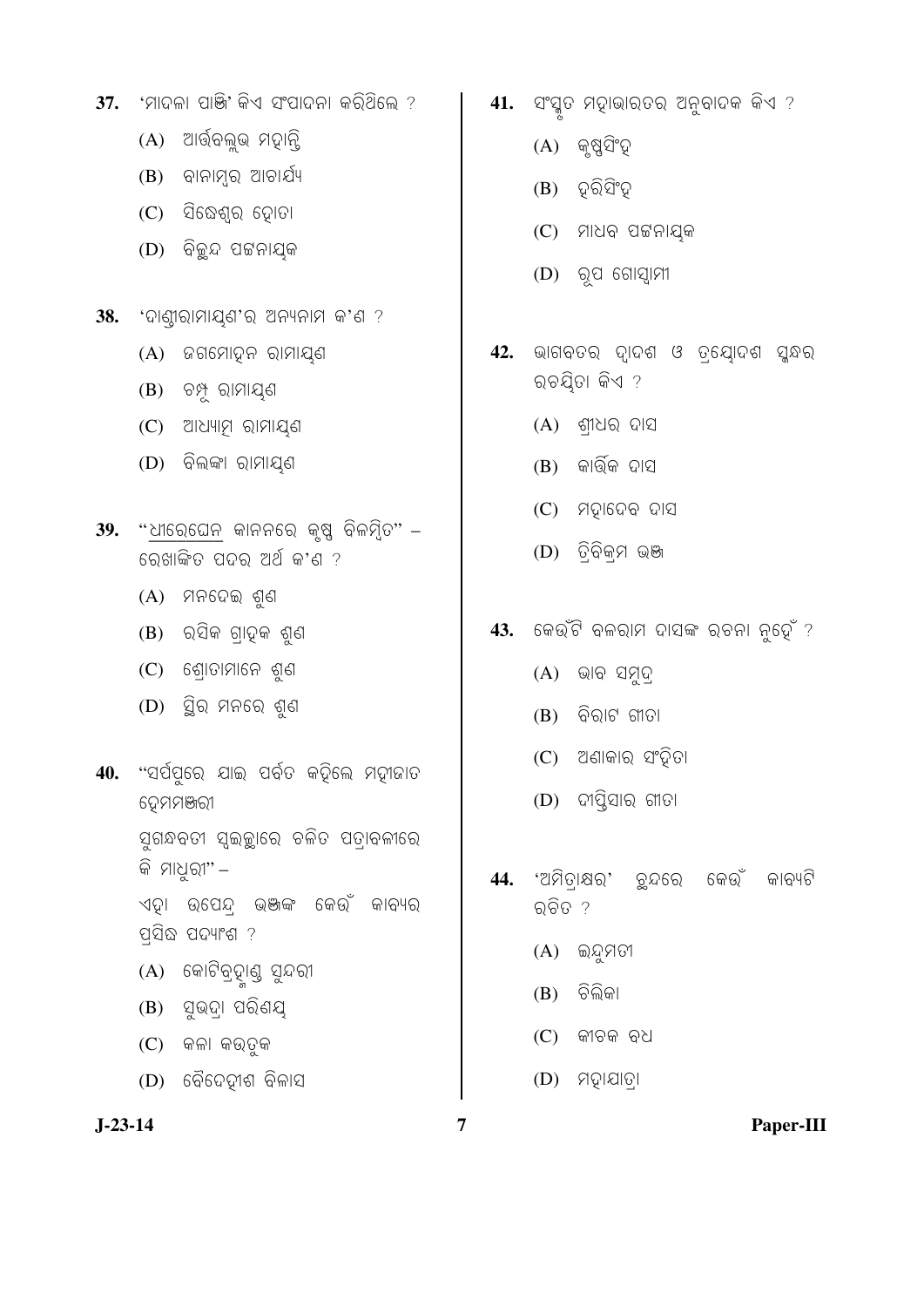- 45. ଜାଳାନୁକ୍ମେ ସଜାଇ ଲେଖ**ା** 
	- $(A)$  କପିଳେଶ୍ୱର ବିଦ୍ୟାଭୂଷଣ, ରାମଶଙ୍କର ରାୟ, ବ୍ଜସୁନ୍ଦର ଦାସ, ଗୋବିନ୍ଦ ତିପାଠୀ
	- $(B)$  ରାମଶଙ୍କର ରାୟ, ବ୍ରନ୍ଦସ୍ନର ଦାସ, ଗୋବିନ୍ଦ ତିପାଠୀ, କପିଳେଶ୍ୱର ବିଦ୍ୟାଭ୍ଷଣ
	- $(C)$  ବ୍ୱଜସ୍ମନ୍ଦର ଦାସ, ଗୋବିନ୍ଦ ତ୍ରିପାଠୀ, ରାମଶଙ୍କର ରାୟ, କପିଳେଶ୍ର ବିଦ୍ୟାଭୂଷଣ
	- $(D)$  ଗୋବିନ୍ଦ ତିପାଠୀ, ବ୍ଜସ୍ନଦର ଦାସ, କପିଳେଶ୍ର ବିଦ୍ୟାଭ୍ଷଣ, ରାମଶଙ୍କର ରାୟ
- 46. **'ପୂର୍ଣ୍ଣତମ ଚନ୍ଦ୍ରୋଦଯ୍'ର କବି କିଏ** ?
	- $(A)$  ମାଧବୀ ଦାସୀ
	- $(B)$  ବ୍ନଦାବତୀ ଦାସୀ
	- $(C)$  ନିଶଙ୍କରାୟ ରାଣୀ
	- (D) ଦଣ୍ଡୀ ମହାଦେବୀ
- **47.** '‹' ªØ£ý ª«ß™ 'Œ' ªØ£ý¥ ªäÇ‹í ନିରୂପଣ କର**ା**

| 'କ' ସୁମ୍ଭ      |               | 'ଖ' ସୁମ୍ଭ           |  |  |
|----------------|---------------|---------------------|--|--|
| (a) ଓଡ଼ିଆ କେବେ |               | (i)  ସର୍ବେଶ୍ୱର ଦାଶ  |  |  |
| (b) ବେଦରୁ      |               | (ii) ଚିଉରଂଜନ ଦାସ    |  |  |
| ଆଧୁନିକ         |               |                     |  |  |
| (c) ଶିଳା ଓ     |               | (iii) ବାମାଚରଣ  ମିତ୍ |  |  |
| ଶାଳଗ୍ରାମ       |               |                     |  |  |
| (d) ଜୀବନ       |               | (iv) ଗୋଲକ ବିହାରୀ    |  |  |
| ସାହିତ୍ୟ ଓ      |               | ଧଳ                  |  |  |
| କଳା            |               |                     |  |  |
| (a)            | (b)<br>(c)    | (d)                 |  |  |
| (i)<br>(A)     | (ii)<br>(iii) | (iv)                |  |  |
| $(B)$ (ii)     | (iii)<br>(iv) | (i)                 |  |  |
| $(C)$ (iv)     | (ii)<br>(i)   | (iii)               |  |  |
| (iii)          | (i)<br>(iv)   | (ii)                |  |  |

**Paper-III** 3 J-23-14

- 48. କେଉଁଟି ଜଗନ୍ନାଥଙ୍କ ସଂପର୍କିତ ଚଉତିଶା ?
	- $(A)$  ରାଧାସୁତି ଚଉତିଶା
	- $(B)$  ଉଦ୍ଧବ ଚଉତିଶା
	- $(C)$  ଗୋପୀଜ୍ଞାନ ଚଉତିଶା
	- (D) ନୀଳାଦୀଶ ଚଉତିଶା
- 49. ଶଶିଭୂଷଣ ରାୟଙ୍କ ଗ୍**ନୁଗୁଡ଼ିକୁ କାଳାନୁକ୍**ମେ ସଜାଅ ?
	- $(A)$  ଦାକ୍ଷିଣାତ୍ୟ ଭ୍ମଣ, ଚେତନ ଚିନ୍ଦା, ପ୍ରବନ୍ଧ ପ୍ରାହ, ଶିକ୍ଷା
	- $(B)$  ଚେତନ ଚିନ୍ତା, ପ୍ରବନ୍ଧ ପ୍ରବାହ, ଶିକ୍ଷା, ଦାଷିଣାତ୍ୟ ଭ୍ମଣ
	- (C) ଦାଷିଣାତ୍ୟ ଭ୍ମଣ, ଶିକ୍ଷା, ଚେତନ ଚିନ୍ତା, ପ୍ରବନ୍ଧ ପ୍ରବାହ
	- (D) ଶିକ୍ଷା, ଦାକ୍ଷିଣାତ୍ୟ ଭ୍ମଣ, ପ୍ବନ୍ଧ ପ୍ରବାହ, ଚେତନ ଚିନ୍<mark>ତା</mark>
- 50. **'ପାଚୀନ ଉ**ଜଳ'ର ଲେଖକ କିଏ ?
	- $(A)$  ର୍ନାକର ପତି
	- $(B)$  ଜଗବନ୍ଧୁ ସିଂହ
	- $(C)$  ସଦାଶିବ ମିଶ୍
	- $(D)$  ଚିନ୍ନାମଣି ମିଶ୍
- 51. 'ଜୟମାଲ୍ୟ' କାହାର ରଚନା ?
	- $(A)$  କେ୍ୟାମକେଶ ତିପାଠୀ
	- (B) ଭଞ୍ଜକିଶୋର ପଟ୍ଟନାୟକ
	- $(C)$  ରାମଚନ୍ଦ୍ର ମିଶ୍
	- $(D)$  ପ୍ରାଣବନ୍ଧୁ କର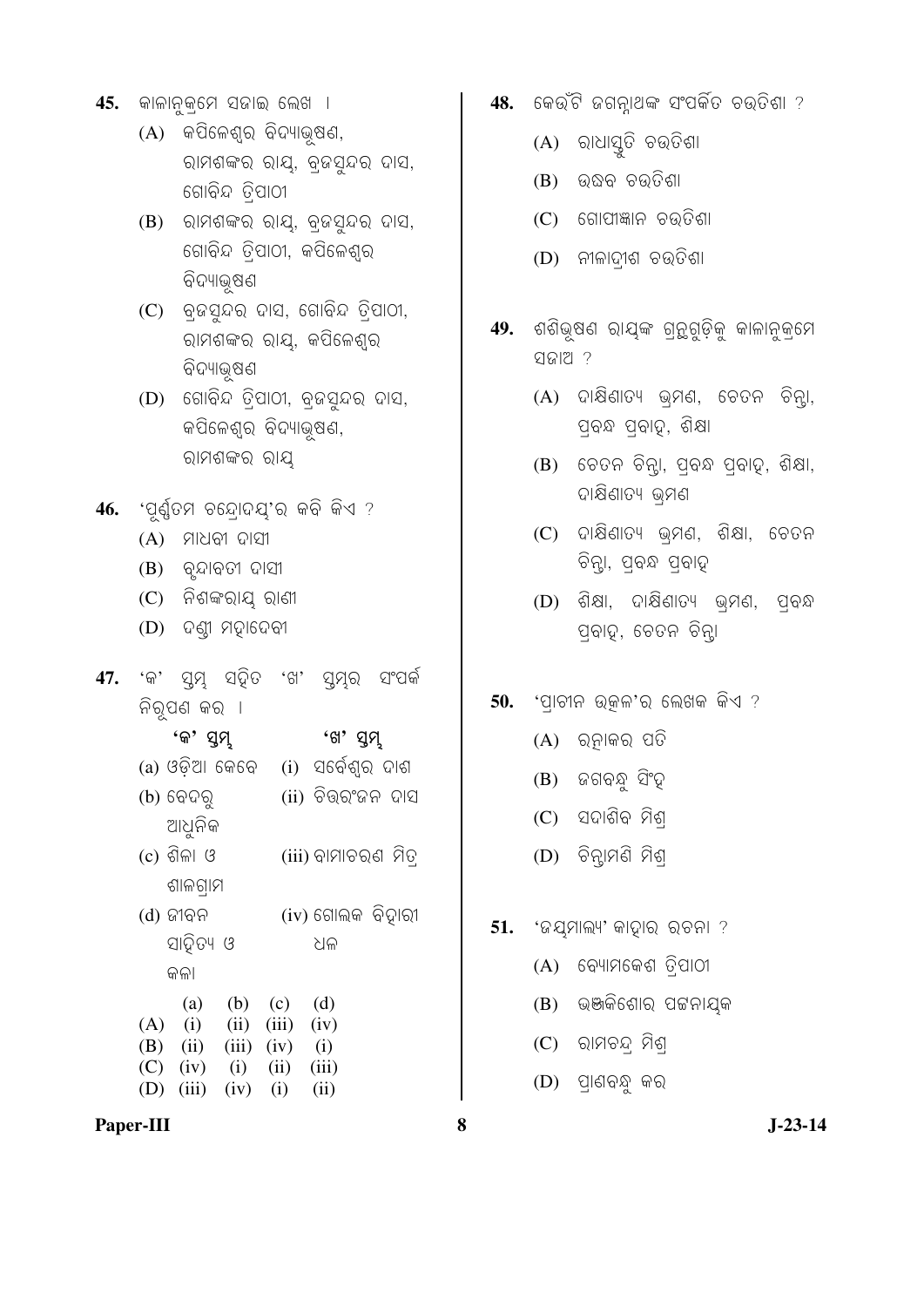- 52. କେଉଁଟି ଠିକ୍ ?
	- (A) ଭଞ୍ଜକିଶୋର ପଟ୍ଟନାଯ୍କଙ୍କ ରଚନା 'ସାଇ ପଡିଶା'
	- (B) 'ମୂଗୟା' ବିଶ୍ଜିତ ଦାସଙ୍କ ନାଟକ
	- $(C)$  'ଶ୍ୱେତପଦ୍ଲା' କାଳୀଚରଣ ପଟ୍ଟନାଯ୍କଙ୍କ ନାଟକ
	- (D) 'ଅଭିଯାନ' ଗୋପାଳ ଚୁୋଟରାୟଙ୍କ ନାଟକ
- 53. 'ପେମର୍ ନିୟତି' କାଦାର୍ ରଚନା ?
	- $(A)$  ରାଜକିଶୋର ଦାସ
	- (B) ରାଜକିଶୋର ପଟ୍ଟନାୟକ
	- $(C)$  ରାଜକିଶୋର ରାୟ
	- (D) ରାଜକିଶୋର ନାୟକ
- 54. କାଳାନୁକ୍ମେ ଲେଖକ ମାନଙ୍କୁ ସଜାଅ ।
	- (A) ନିତ୍ୟାନନ୍ଦ ମହାପାତ୍, ଲକ୍ଷ୍ମୀଧର ନାୟକ, ସୁରେନ୍ଦ୍ର ମହାନ୍ତି, ମହାପାତ୍ ନୀଳମଣି ସାହ
	- ନାୟକ,  $(B)$  ଲକ୍ଷ୍ମୀଧର ମହାପାତ୍ ନୀଳମଣି ସାହ୍, ସୁରେନ୍ଦ୍ର ମହାନ୍ତି, ନିତ୍ୟାନନ୍ଦ ମହାପାତ୍
	- (C) ସୁରେନ୍ଦ୍ର ମତ୍ପାନ୍ତି, ଲକ୍ଷ୍ମୀଧର ନାୟକ, ନିତ୍ୟାନନ୍ଦ ମଦ୍ୱାପାତ୍ର, ମହାପାତ୍ର ନୀଳମଣି ସାହ
	- (D) ମହାପାତ୍ ନୀଳମଣି ସାହ୍, ନିତ୍ୟାନନ୍ଦ ମହାପାତ୍, ଲକ୍ଷ୍ମୀଧର ନାୟକ, ସୁରେନ୍ଦ୍ର ମହାନ୍ଦି
- 55. ଆଡ଼ପମଣ୍ଡପ କାହାକୁ କୁହାଯାଏ ?
	- $(A)$  ଗୁଣ୍ଠିଚା ମନ୍ଦିର
	- $(B)$  ସ୍ନାନ ମଣ୍ଡପ
	- $(C)$  ରତ୍ନ ସିଂହାସନ
	- $(D)$  ଅଣସର ପିଣି
- 56. କେଉଁଟି ବିନୋଦଚନ୍ଦ୍ର ନାୟକଙ୍କ ରଚନା ?
	- $(A)$  ନଦୀ ଓ ନୌକା
	- $(B)$  ଚନ୍ ଓ ତାରା
	- $(C)$  ସମୁଦ୍ ସ୍ନାନ
	- $(D)$  ପାଥେୟ
- 57. ରାଧାନାଥଙ୍କ କାବ୍ୟଗୁଡ଼ିକୁ କାଳାନୁକ୍ମେ ସଜାଅ ।
	- $(A)$  ପାର୍ବତୀ, ମଢ଼ାଯାତା, ଦରବାର. ନନ୍ଦିକେଶ୍ରୀ
	- $(B)$  ନନ୍ଦିକେଶ୍ୱରୀ, ପାର୍ବତୀ, ମହାଯାତ୍ରା, ଦରବାର
	- $(C)$  ମତ୍ନାଯାତା, ଦରବାର, ପାର୍ବତୀ, ନନ୍ଦିକେଶ୍ବରୀ
	- $(D)$  ଦରବାର, ପାର୍ବତୀ, ନନ୍ଦିକେଶ୍ରୀ, ମହାଯାତା
- 58. 'କ୍ସମାଞ୍ଜଳି' କାଦ୍ନାର୍ ରଚନା ?
	- $(A)$  ରାଧାନାଥ ରାୟ
	- (B) ଚିନ୍ଲାମଣି ମହାନ୍ତି
	- $(C)$  ମଧୁସୂଧନ ରାଓ
	- $(D)$  ନନ୍ଦକିଶୋର ବଳ

9

 $J-23-14$ 

Paper-III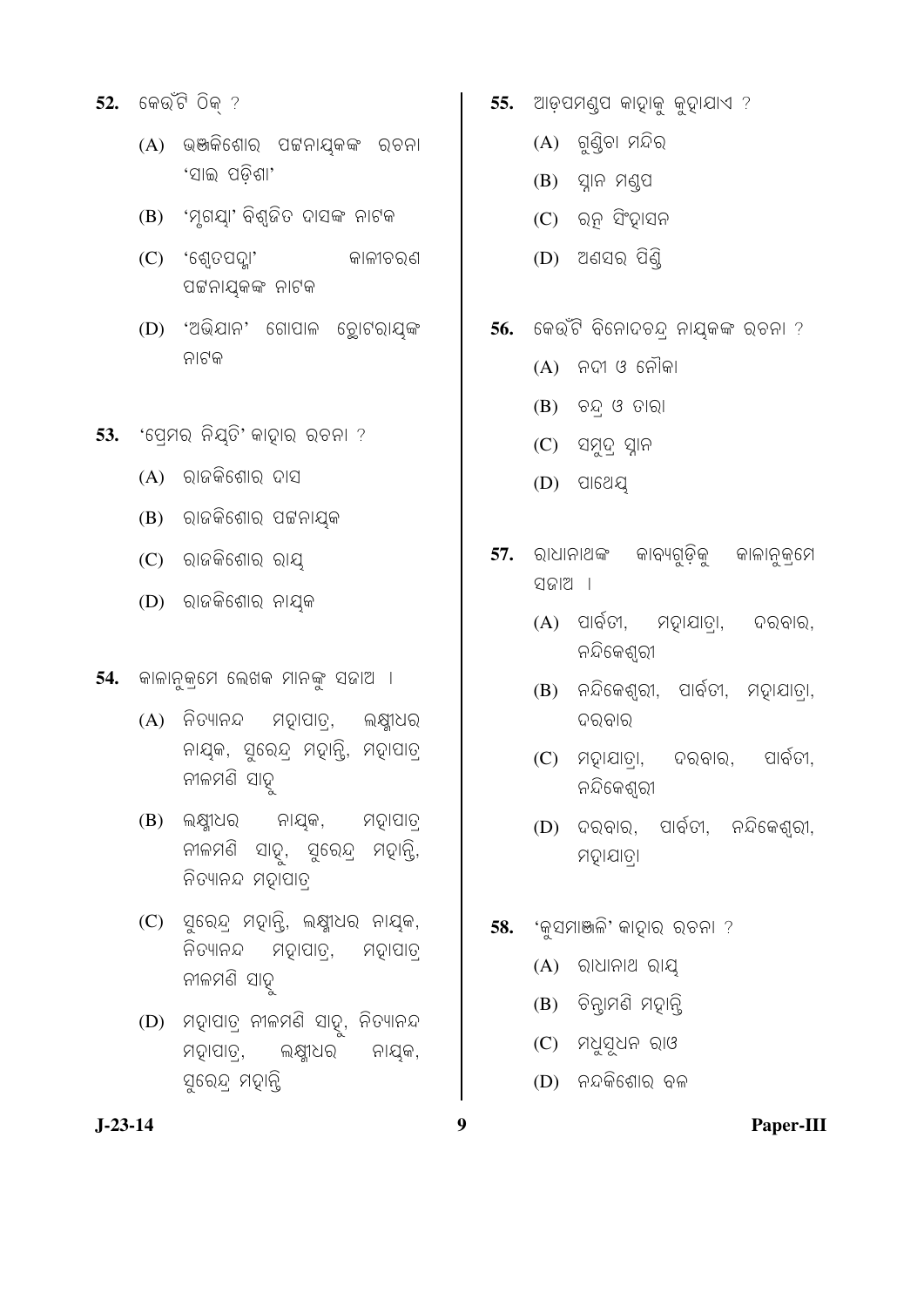- 59. 'ନବଯୁଗ ସାହିତ୍ୟ ସଂସଦ'ର ପ୍ତିଷ୍ଠାତା କିଏ ?
	- $(A)$  କାଳିନ୍ଦୀଚର୍ଣ ପାଣିଗ୍ରାହୀ
	- (B) ମନମୋହନ ମିଶ୍
	- (C) ଭାଗବତୀଚରଣ ପାଣିଗାଦୀ
	- (D) ଅନନ୍ ପଟ୍ଟନାୟକ
- $60.$  ଏମାନଙ୍କ ମଧ୍ୟରୁ କ୍ଷୁଦ୍ଗଲ୍ସ ଲେଖକ କିଏ ?
	- $(A)$  ବିଦ୍ୟୁତପଭା $6$ ଦବୀ
	- $(B)$  ପୂର୍ଯ୍ୟନାରାୟଣ ଦାଶ
	- $(C)$  ଚାଙ୍କନିଧି ପଟ୍ଟନାଯ୍କ
	- $(D)$  କୃଷ୍ଣଚନ୍ ଚିପାଠୀ
- $61.$  କେଉଁଟି ବୈକୁଣ୍ଠନାଥ ପଟ୍ଟନାଯ୍କଙ୍କ ରଚନା ?
	- $(A)$  ଜାବ୍ୟ ସଅୟନ
	- $(B)$  ବୀର ଗାଥା
	- $(C)$  କାରା କବିତା
	- $(D)$  ସର୍ଯ୍ୟମୁଖୀ
- କେଉଁଟି ଭୁଲ୍ ? 62.
	- $(A)$  ରାଧାନାଥ 'ଉୂଜଳ ଭ୍ମଣ'ର ରଚୟିତା ।
	- (B) ପକ୍ଳୀର୍ମୋଦୁନ 'ବୌଦ୍ଧାବତାର କାବ୍ୟ'ର ରଚୟିତା ।
	- (C) ନନ୍ଦକିଶୋର ବଳ 'କୃଷ୍ଣକୁମାରୀ' କାବ୍ୟର ରଚୟିତା **।**
	- 'ତପସ୍ଟିନୀ'  $(D)$  ଗଙ୍ଗାଧର କାବ୍ୟର ରଚୟିତା ।
- Paper-III

63. 'ଧରିତ୍ରୀର କାନ୍ଦ'ର ରଚୟିତା କିଏ ?

- $(A)$  ବଳରାମ ପଟ୍ଟନାଯ୍କ
- (B) ଶାନ୍ତନୁକୁମାର ଆଚାର୍ଯ୍ୟ
- କାହଚରଣ ମହାନ୍ତି  $(C)$
- (D) ଲକ୍ଷ୍ମୀକାନ୍ସ ମହାପାତ୍
- କେଉଁଟି ଠିକ୍ ? 64.
	- $(A)$  'ଦେଶେ ଦେଶେ' ମନୋରଂଜନ ଦାସଙ୍କ ରଚନା **।**
	- $(B)$  ମନୋଜ ଦାସ 'ଅମ୍ତ ଫଳ'ର ରଚୟିତା ।
	- (C) ହରିହର ମହାପାତ୍ 'ବସନ୍ଗାଥା'ର ରଚୟିତା ।
	- (D) ଉମାଶଙ୍କର ପଣ୍ଡା 'ତାମସୀ ରାଧା'ର ଲେଖକ ।
- 'ଆଶ୍ଚର୍ଯ୍ୟ ଅଭିସାର୍' କାଦାର କବିତା ଗନ୍ ? 65.
	- (A) ସଚ୍ଚିଦାନନ୍ଦ ତିଭୁବନ ଦେବ
	- $(B)$  ସୌରୀନ୍ଦ ବାରିକ
	- (C) ଗୁରୁପ୍ରସାଦ ମହାନ୍ତି
	- (D) ପ୍ରମୋଦ କୁମାର ମହାନ୍ତି
- 'ପ୍ରବ୍ଧ ସୋପାନ'ର ପ୍ରାବନ୍ଧିକ କିଏ ? 66.
	- $(A)$  ବିପିନ ବିଦ୍ୱାରୀ ରାୟ
	- (B) ମୋହିନୀମୋହୁନ ସେନାପତି
	- $(C)$  ରନାକର ପତି
	- $(D)$  ଚିନ୍ଦାମଣି ଆଚାର୍ଯ୍ୟ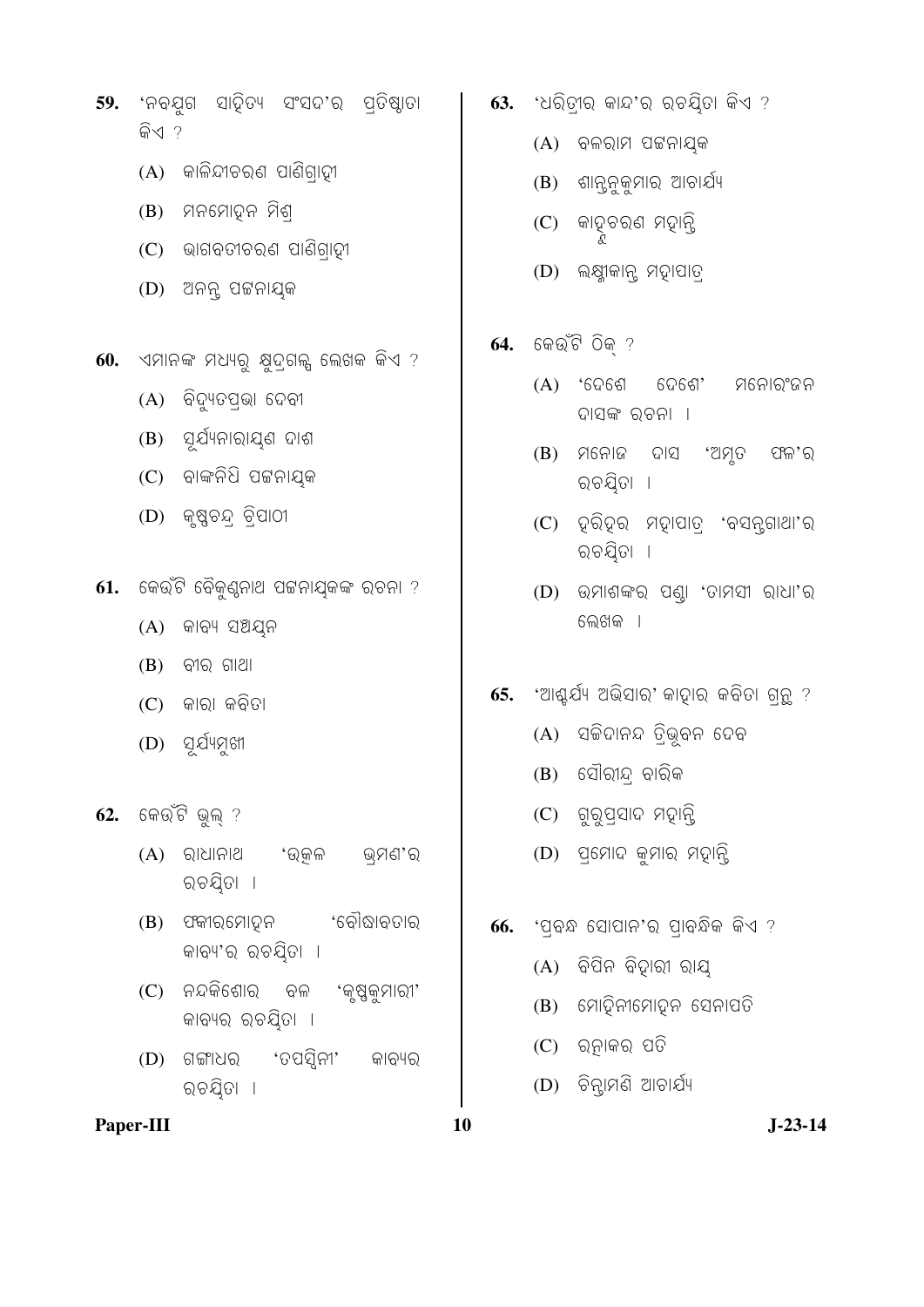- 67. "ଯିବି ପଳାଇ ଦୂରେ ସୁଦୂରେ ସପନ ଲୋକେ ଗୋପନ ପୁରେ ।"  $\triangleleft$  କବିତାଂଶଟି କାହାର ?
	- $(A)$  ଅନୁଦାଶଙ୍କର
	- (B) ଚୈକୁଣ୍ଠନାଥ
	- $(C)$  କାଳିନ୍ଦୀଚରଣ
	- (D) ରାଧାମୋହନ ଗଡନାୟକ
- 'ସତ୍ୟବାଦୀ' ପତିକା କେବେ ବାହାରିଥିଲା ? 68.
	- $(A)$  1915
	- $(B)$  1916
	- $(C)$  1917
	- $(D)$  1918
- 69. 'ମୁକୁର' ପତ୍ରିକାର ସଂପାଦକ କିଏ ଥିଲେ ?
	- $(A)$  ବିଶ୍ଳାଥ କର
	- (B) ବ୍ରନ୍ଦସ୍ନର ଦାସ
	- $(C)$  ନୀଳକଂଠ ଦାସ
	- $(D)$  ଦାସର୍ଥି ରାଉତ
- $70.$  'ନୀଳ ଚକ୍ବାକ ସେପାରେ'ର ଲେଖକ କିଏ ?
	- $(A)$  ବୈଦ୍ୟନାଥ ମିଶ୍
	- $(B)$  ଗୋକୁଳାନନ୍ଦ ମଦ୍ୱାପାତ୍ର
	- $(C)$  ବିଦ୍ୟାଧର ମିଶ୍
	- (D) ମନ୍ସଥନାଥ ଦାସ
- $J-23-14$
- 71. 'ସରଦେଈ' କେଉଁ ଉପନ୍ୟାସର ଚରିତ୍ର ?
	- $(A)$  ସଂଯୁକ୍ତା
	- $(B)$  ନୀଳଶୈଳ
	- $(C)$  ରାହୂର ଚ୍ଛାୟା
	- $(D)$  କା
- 72. "ଦୁଇୁାକୁ ଏତେ, ମୁଦିନାହିଁ ଗୋଡ଼ କଚାଡୁ କେତେ ?"ଏ ରୂଢ଼ିର ଅର୍ଥ କ'ଣ ?
	- $(A)$  ମୂଦି ନପିନ୍ଧି ଚାଲିବା
	- $(B)$  ମୁଦି ପିନ୍ଧି ଗୋଡ଼ କଚାଡ଼ିବା
	- $(C)$  ଅଯଥା ଗର୍ବ କରିବା
	- (D) ମୃଦି ନ ପିନ୍ଧି, ପିନ୍ଧିଚିୁ ବୋଲି କଢ଼ିବା
- $73.$  'ଆଗାମୀ' ନାଟକର ନାଟ୍ୟକାର କିଏ ?
	- $(A)$  ଗୋପାଳ ଚୁୋଟରାୟ
	- $(B)$  କାଳୀଚରଣ ପଟ୍ଟନାଯ୍କ
	- $(C)$  ମନୋରଂଜନ ଦାସ
	- $(D)$  ଅଶ୍ୱିନୀକୁମାର ଘୋଷ
- 74. ଯୌଥ ଉପନ୍ୟାସ ଓଡ଼ିଆରେ କେଉଁଟି ?
	- $(A)$  ଭାନି
	- $(B)$  କୋଉ
	- $(C)$  କନକ ଲତା
	- $(D)$  ବାସନ୍ନୀ
- 75. 'ଅନ୍ୟା' କବିତା ଗ୍ରୁଟି କାହାର ?
	- $(A)$  ଦୁର୍ଗାମାଧବ ମିଶ୍
	- (B) ଦୁର୍ଗାଚରଣ ପରିଡ଼ା
	- (C) ଦୁର୍ଗାଚରଣ କୁଅଁର
	- (D) ରାଜେଂଦ୍ କିଶୋର ପଂଡ଼ା